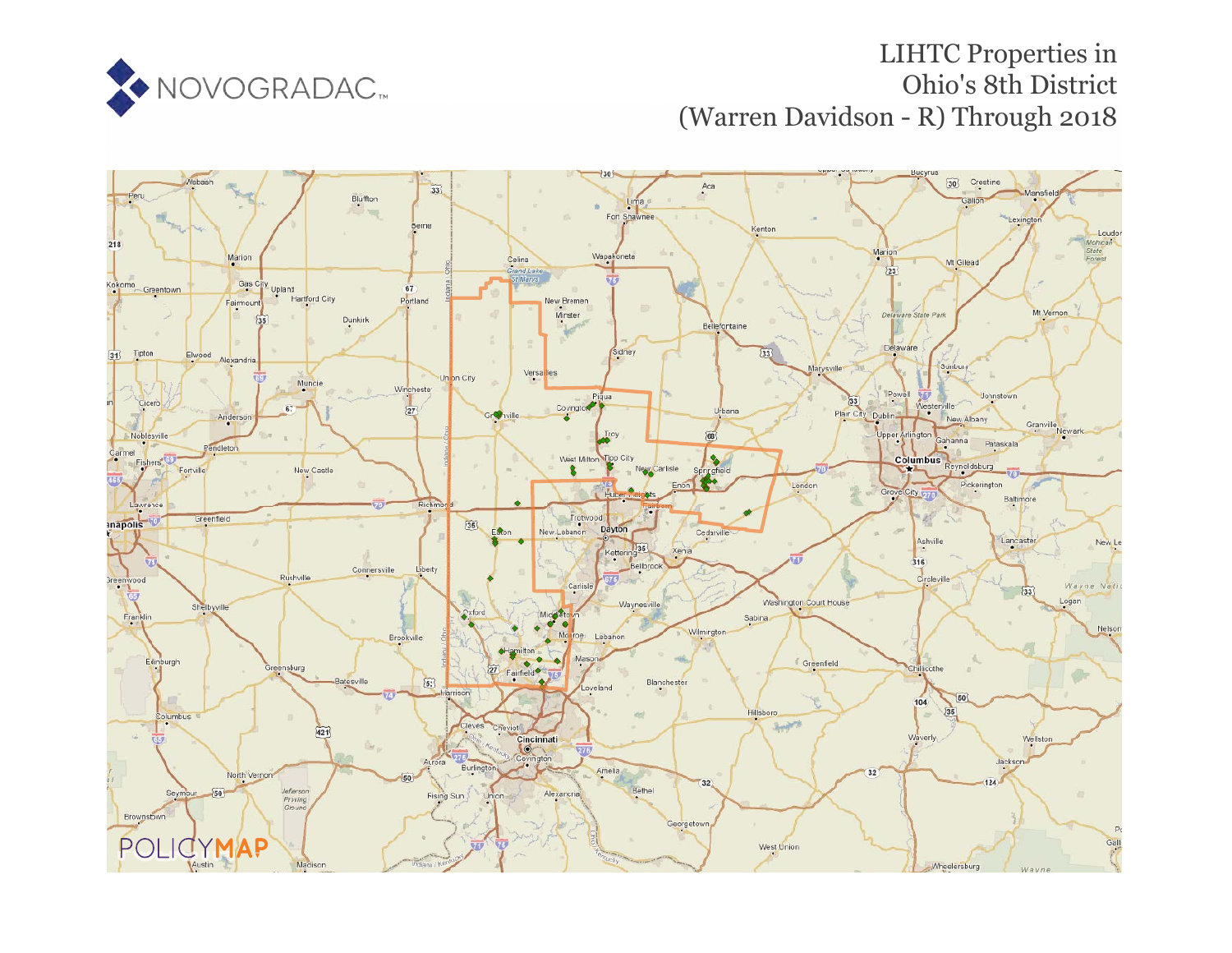| <b>Project Name</b>                          | <b>Address</b>                             | City                      | <b>State</b> | <b>Zip Code</b> | <b>Nonprofit</b><br><b>Sponsor</b> | <b>Allocation</b><br>Year | <b>Annual</b><br><b>Allocated</b><br><b>Amount</b> | <b>Year PIS</b> | <b>Construction Type</b> | <b>Total</b><br><b>Units</b> | Low<br><b>Income</b><br><b>Units</b> | <b>Rent or</b><br><b>Income</b><br><b>Ceiling</b> | <b>Credit %</b>                                      | <b>Tax-Exempt</b><br><b>Bond</b> | <b>HUD Multi-Family</b><br>Financing/<br><b>Rental Assistance</b> |
|----------------------------------------------|--------------------------------------------|---------------------------|--------------|-----------------|------------------------------------|---------------------------|----------------------------------------------------|-----------------|--------------------------|------------------------------|--------------------------------------|---------------------------------------------------|------------------------------------------------------|----------------------------------|-------------------------------------------------------------------|
| <b>CITY FOREST OF</b><br>SPRINGFIELD         | 837 E MAIN ST SPRINGFIELD                  |                           | OH           | 45503           | No                                 | 2003                      | \$900,676                                          | 2001            | <b>New Construction</b>  | 75                           | 75                                   | 60% AMGI                                          | <b>Both 30%</b><br>and 70%<br>present value          |                                  |                                                                   |
| SPRINGFIELD HOMES                            | 2109 HURON<br>AVE                          | SPRINGFIELD               | OH           | 45505           | Yes                                | 2002                      | \$573,101                                          | 2001            | <b>New Construction</b>  | 50                           | 50                                   | 60% AMGI                                          | <b>Both 30%</b><br>and 70%<br>present value          |                                  |                                                                   |
| <b>TYLER'S CREEK</b>                         | 3399<br>BENTBRANCH HAMILTON<br>LN          |                           | OH           | 45011           | No                                 | 2005                      | \$703,128                                          | 2001            | <b>New Construction</b>  | 240                          | 240                                  |                                                   | $30\,\%$ present $\,$ $\rm Yes$<br>value             |                                  |                                                                   |
| <b>LIMESTONE BUILDING</b>                    | 501 S<br>LIMESTONE ST<br>SPRINGFIELD       |                           | OH           | 45505           | Yes                                | 2003                      | \$232,522                                          | 2002            | Acquisition and Rehab 20 |                              | 20                                   | 60% AMGI                                          | <b>Both 30%</b><br>and 70%<br>present value          | No                               |                                                                   |
| SHERMAN MANOR                                | 926 S SECOND<br>$\operatorname{ST}$        | <b>HAMILTON</b>           | OH           | 45011           | Yes                                | 2003                      | \$374,060                                          | 2002            | Acquisition and Rehab 61 |                              | 61                                   | 60% AMGI                                          | Not<br>Indicated                                     |                                  |                                                                   |
| GREENVILLE VILLAGE 5 JULIE CT                |                                            | COVINGTON                 | OH           | 45318           | No                                 | 2004                      | \$45,866                                           | 2003            | Acquisition and Rehab 35 |                              | 35                                   |                                                   | 30 % present $\rm\thinspace\gamma_{\rm es}$<br>value |                                  |                                                                   |
| ICE HOUSE BUILDING                           | 108 E<br><b>MULBERRY ST</b>                | SPRINGFIELD               | OH           | 45505           | Yes                                | 2004                      | \$430,306                                          | 2003            | Acquisition and Rehab 40 |                              | 40                                   | 60% AMGI                                          | <b>Both 30%</b><br>and 70%<br>present value          | No                               |                                                                   |
| WEST ALEX VILLAGE                            | 38 ELM ST                                  | <b>WEST</b><br>ALEXANDRIA | OH           | 45381           | No                                 | 2004                      | \$39,304                                           | 2003            | Acquisition and Rehab 30 |                              | 30                                   |                                                   | $30\,\%$ present $\,$ Yes value                      |                                  |                                                                   |
| <b>KNOLLWOOD</b><br><b>CROSSING PHASE II</b> | 5 FALL WOOD<br>DR                          | <b>HAMILTON</b>           | OH           | 45011           | No                                 | 2006                      | \$325,274                                          | 2004            | New Construction         | 128                          | 128                                  |                                                   | 30 % present $Yes$<br>value                          |                                  |                                                                   |
| YWCA OF HAMILTON<br><b>APTS</b>              | 244 DAYTON ST HAMILTON                     |                           | OH           | 45011           | Yes                                | 2005                      | \$0                                                | 2004            | Acquisition and Rehab 38 |                              | 37                                   | 60% AMGI                                          | <b>Both 30%</b><br>and 70%<br>present value          | No                               |                                                                   |
| <b>MANORVIEW APTS</b>                        | 525W<br>CUMBERLAND LEWISBURG<br>${\rm ST}$ |                           | OH           | 45338           | Yes                                | 2006                      | \$151,107                                          | 2005            | Acquisition and Rehab 30 |                              | 30                                   | 60% AMGI                                          | <b>Both 30%</b><br>and 70%<br>present value          |                                  |                                                                   |
| MCKINLEY COMMONS 240 S MAIN ST               |                                            | <b>WEST MILTON</b>        | OH           | 45383           | Yes                                | 2006                      | \$194,494                                          | 2005            | Acquisition and Rehab 33 |                              | 33                                   | 60% AMGI                                          | <b>Both 30%</b><br>and 70%<br>present value          |                                  |                                                                   |
| RESERVE AT MONROE 801 COLD<br>CROSSINGS      | <b>WATER DR</b>                            | <b>MONROE</b>             | OH           | 45050           | No                                 | 2007                      | \$475,093                                          | 2005            | <b>New Construction</b>  | 150                          | 150                                  | 60% AMGI                                          | 30 % present<br>value                                |                                  |                                                                   |

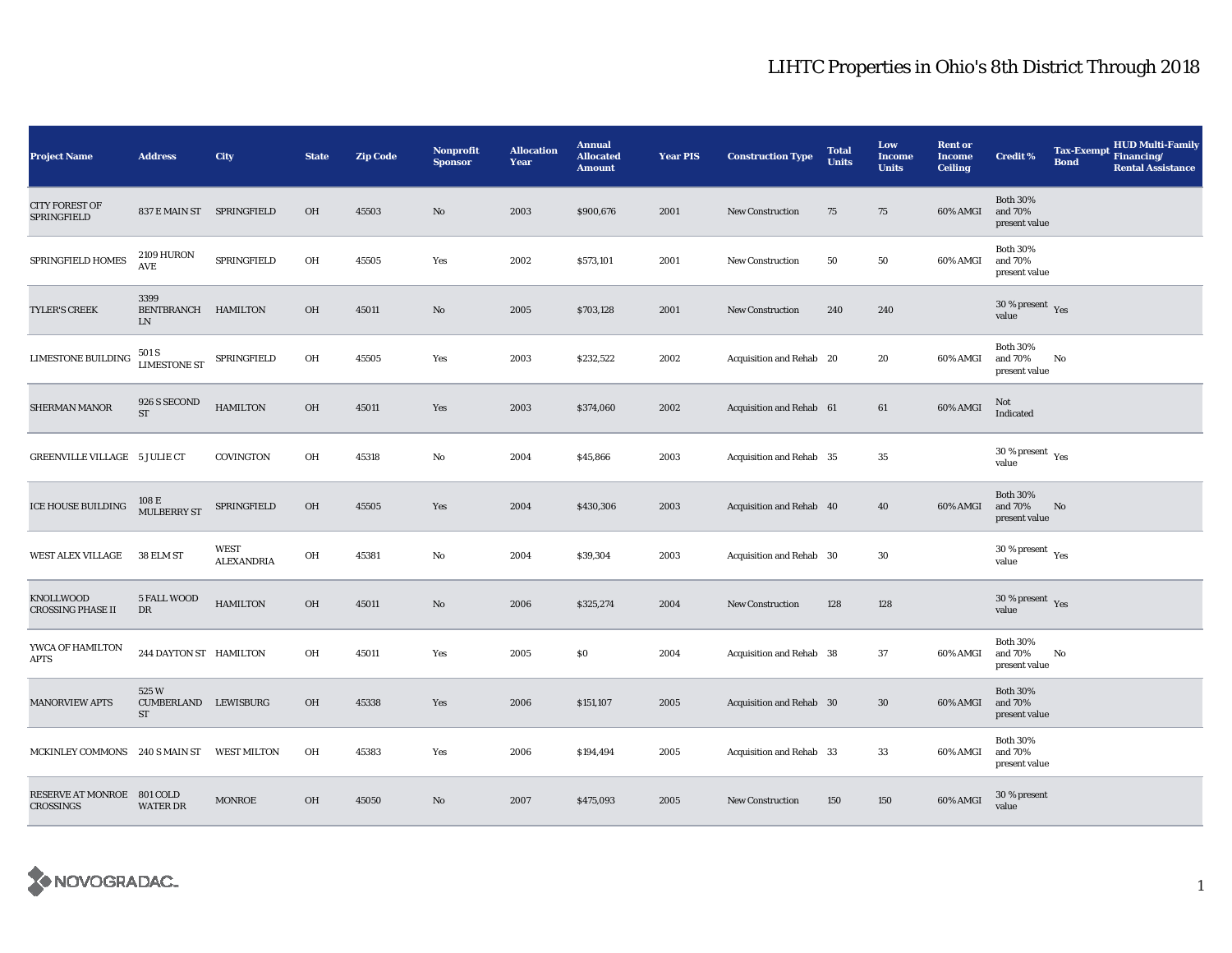| <b>Project Name</b>                                | <b>Address</b>                            | City              | <b>State</b> | <b>Zip Code</b> | <b>Nonprofit</b><br><b>Sponsor</b> | <b>Allocation</b><br>Year | <b>Annual</b><br><b>Allocated</b><br><b>Amount</b> | <b>Year PIS</b> | <b>Construction Type</b> | <b>Total</b><br><b>Units</b> | Low<br><b>Income</b><br><b>Units</b> | <b>Rent or</b><br><b>Income</b><br><b>Ceiling</b> | <b>Credit %</b>                              | <b>Tax-Exempt</b><br><b>Bond</b> | <b>HUD Multi-Family</b><br>Financing/<br><b>Rental Assistance</b> |
|----------------------------------------------------|-------------------------------------------|-------------------|--------------|-----------------|------------------------------------|---------------------------|----------------------------------------------------|-----------------|--------------------------|------------------------------|--------------------------------------|---------------------------------------------------|----------------------------------------------|----------------------------------|-------------------------------------------------------------------|
| CITY FOREST OF CLARK 302 S YELLOW<br><b>COUNTY</b> | <b>SPRINGS ST</b>                         | SPRINGFIELD       | OH           | 45506           | Yes                                | 2007                      | \$349,928                                          | 2006            | New Construction         | 30                           | 30                                   | 60% AMGI                                          | <b>Both 30%</b><br>and 70%<br>present value  |                                  |                                                                   |
| FOX RUN                                            | 1230 ADRIEN<br>AVE                        | <b>GREENVILLE</b> | OH           | 45331           | Yes                                | 2007                      | \$0                                                | 2006            | Acquisition and Rehab 60 |                              | 60                                   | 60% AMGI                                          | <b>Both 30%</b><br>and 70%<br>present value  |                                  |                                                                   |
| <b>JEFFREY PLACE</b>                               | <b>4725 SECURITY</b><br>DR                | SPRINGFIELD       | OH           | 45503           | $_{\rm No}$                        | 2008                      | \$0                                                | 2006            | Acquisition and Rehab 50 |                              | 50                                   | 60% AMGI                                          | $30$ % present $\,$ $\rm Yes$<br>value       |                                  |                                                                   |
| <b>LIBERTY COMMONS</b>                             | 101 ROHRER DR TIPP CITY                   |                   | OH           | 45371           | $\mathbf{N}\mathbf{o}$             | 2007                      | \$0                                                | 2006            | Acquisition and Rehab 81 |                              | 81                                   | 60% AMGI                                          | $30\,\%$ present $\,$ No value               |                                  |                                                                   |
| PIQUA VILLAGE APTS                                 | 1345<br>COVINGTON<br>AVE                  | PIQUA             | OH           | 45356           | No                                 | 2007                      | \$0                                                | 2006            | Acquisition and Rehab 65 |                              | 65                                   | 60% AMGI                                          | 30 % present<br>value                        |                                  |                                                                   |
| <b>TAMARIND SQUARE</b>                             | <b>601 W STATE ST TRENTON</b>             |                   | OH           | 45067           | No                                 | 2007                      | \$0                                                | 2006            | Acquisition and Rehab 51 |                              | 50                                   | 60% AMGI                                          | $30$ % present $\,$ No $\,$<br>value         |                                  |                                                                   |
| <b>CHARLESTON COURT</b>                            | 101 E<br>COLUMBUS RD CHARLESTON           | <b>SOUTH</b>      | OH           | 45368           |                                    | 2008                      | \$19,433                                           | 2007            | Acquisition and Rehab 51 |                              | 50                                   | 60% AMGI                                          | <b>Both 30%</b><br>and 70%<br>present value  |                                  |                                                                   |
| STAUNTON COMMONS 510 W WATER ST TROY               |                                           |                   | OH           | 45373           | Yes                                | 2008                      | \$0                                                | 2007            | Acquisition and Rehab 36 |                              | 35                                   | 60% AMGI                                          | <b>Both 30%</b><br>and 70%<br>present value  |                                  |                                                                   |
| TRINITY MANOR APTS 301 CLARK ST                    |                                           | MIDDLETOWN        | OH           | 45042           | Yes                                | 2008                      | \$130,481                                          | 2007            | Acquisition and Rehab 91 |                              | 90                                   | 60% AMGI                                          | $30$ % present $\rm\thinspace\,Yes$<br>value |                                  |                                                                   |
| <b>LINCOLN PARK 1-A</b>                            | 1900 HURON<br>AVE                         | SPRINGFIELD       | <b>OH</b>    | 45505           |                                    | 2009                      | \$58,163                                           | 2008            | <b>New Construction</b>  | 40                           | 40                                   | 60% AMGI                                          | <b>Both 30%</b><br>and 70%<br>present value  |                                  |                                                                   |
| LINCOLN PARK 1-B                                   | 314 LINCOLN<br><b>PARK CIR</b>            | SPRINGFIELD       | OH           | 45505           |                                    | 2009                      | \$0                                                | 2008            | New Construction         | 68                           | 68                                   | 60% AMGI                                          | Not<br>Indicated                             |                                  |                                                                   |
| <b>SHAWNEE PLACE</b>                               | 102 E MAIN ST SPRINGFIELD                 |                   | OH           | 45502           |                                    | 2010                      | \$99,642                                           | 2008            | Acquisition and Rehab 85 |                              | 85                                   | 60% AMGI                                          | <b>Both 30%</b><br>and 70%<br>present value  |                                  |                                                                   |
| <b>WOODLANDS ON</b><br><b>LAFAYETTE</b>            | $560$ LAFAYETTE $$\tt MIDDLETOWN$$<br>AVE |                   | OH           | 45044           | Yes                                | 2009                      | \$0                                                | 2008            | <b>New Construction</b>  | 50                           | 42                                   | 60% AMGI                                          | <b>Both 30%</b><br>and 70%<br>present value  | No                               |                                                                   |

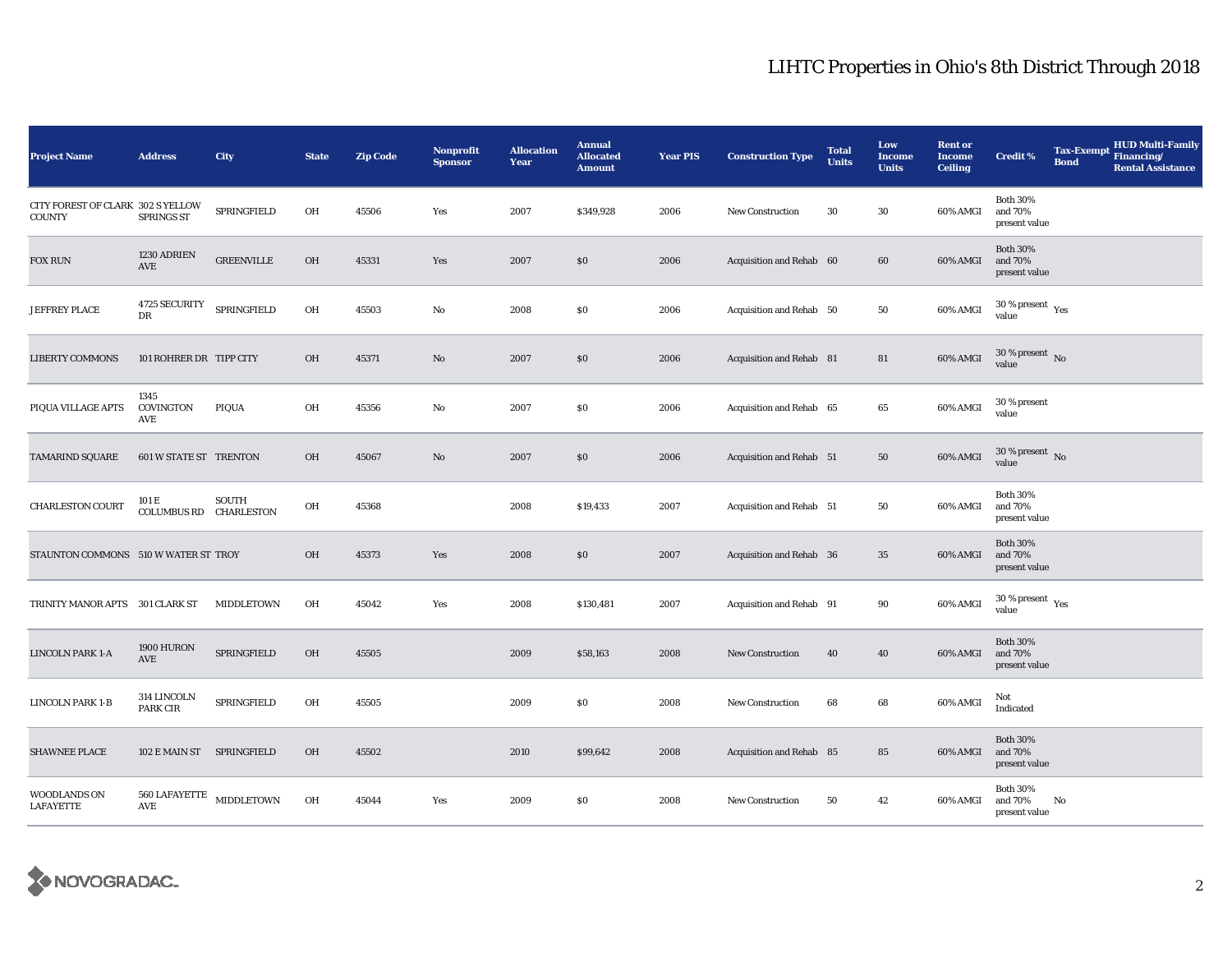| <b>Project Name</b>                           | <b>Address</b>                                                | City                              | <b>State</b> | <b>Zip Code</b> | <b>Nonprofit</b><br><b>Sponsor</b> | <b>Allocation</b><br><b>Year</b> | <b>Annual</b><br><b>Allocated</b><br><b>Amount</b> | <b>Year PIS</b> | <b>Construction Type</b> | <b>Total</b><br><b>Units</b> | Low<br><b>Income</b><br><b>Units</b> | <b>Rent or</b><br><b>Income</b><br><b>Ceiling</b> | <b>Credit %</b>                             | <b>Tax-Exempt</b><br><b>Bond</b> | HUD Multi-Family<br>Financing/<br><b>Rental Assistance</b> |
|-----------------------------------------------|---------------------------------------------------------------|-----------------------------------|--------------|-----------------|------------------------------------|----------------------------------|----------------------------------------------------|-----------------|--------------------------|------------------------------|--------------------------------------|---------------------------------------------------|---------------------------------------------|----------------------------------|------------------------------------------------------------|
| <b>FOREST PARK</b>                            | 1114 SANLOR<br>AVE                                            | <b>WEST MILTON</b>                | OH           | 45383           | Yes                                | 2010                             | \$41,200                                           | 2009            | Acquisition and Rehab 52 |                              | 52                                   | 60% AMGI                                          | <b>Both 30%</b><br>and 70%<br>present value |                                  |                                                            |
| LINCOLN PARK II                               | 1919 SUPERIOR<br>AVE                                          | SPRINGFIELD                       | OH           | 45505           |                                    | 2010                             | \$0                                                | 2009            | <b>New Construction</b>  | 24                           | 24                                   |                                                   | 30 % present<br>value                       |                                  |                                                            |
| <b>DUBLIN HOUSE</b>                           | 1425 CENTRAL<br><b>AVE</b>                                    | MIDDLETOWN                        | OH           | 45044           | Yes                                | 2010                             | $\$0$                                              | 2009            | Acquisition and Rehab 40 |                              | 39                                   | 60% AMGI                                          | <b>Both 30%</b><br>and 70%<br>present value |                                  |                                                            |
| <b>CRESCENT VILLAGE</b><br><b>TOWNHOMES</b>   | <b>5330 CREST</b><br><b>HILL DR</b>                           | <b>WEST CHESTER</b>               | OH           | 45246           |                                    | 2011                             | \$0                                                | 2010            | Acquisition and Rehab 90 |                              | 90                                   |                                                   | Not<br>Indicated                            | Yes                              |                                                            |
| <b>EATON SENIOR</b><br>VILLAGE                | 115 HAMPSHIRE<br>${\rm DR}$                                   | EATON                             | <b>OH</b>    | 45320           | Yes                                | 2011                             | \$0                                                | 2010            | <b>New Construction</b>  | 44                           | 44                                   | 60% AMGI                                          | <b>Both 30%</b><br>and 70%<br>present value |                                  |                                                            |
| <b>LAKE AVENUE</b><br>RETIREMENT VILLAGE AVE  | <b>1218 W LAKE</b>                                            | NEW CARLISLE                      | OH           | 45344           | Yes                                | 2011                             | \$0                                                | 2010            | <b>New Construction</b>  | 33                           | 33                                   | 60% AMGI                                          | <b>Both 30%</b><br>and 70%<br>present value |                                  |                                                            |
| WAYNE CROSSING                                | 894 E RUSS RD GREENVILLE                                      |                                   | <b>OH</b>    | 45331           |                                    | 2011                             | \$0                                                | 2010            | Acquisition and Rehab 48 |                              | 48                                   | 60% AMGI                                          | <b>Both 30%</b><br>and 70%<br>present value |                                  |                                                            |
| <b>ASHTON MEADOWS</b>                         | 3950 CABOT DR SPRINGFIELD                                     |                                   | OH           | 45503           | No                                 | 1992                             | \$605,394                                          | 1993            | <b>New Construction</b>  | 144                          | 144                                  |                                                   | $70\,\%$ present $\,$ No $\,$<br>value      |                                  |                                                            |
| PRESTWICK SQUARE<br>OF EATON                  | 910 S BARRON<br>$\operatorname{ST}$                           | <b>EATON</b>                      | OH           | 45320           | No                                 | 1991                             | \$0                                                | 1993            | <b>New Construction</b>  | 31                           | 31                                   |                                                   | $70\%$ present No<br>value                  |                                  |                                                            |
| BUCKEYE COMMUNITY 580 STAUNTON<br><b>APTS</b> | <b>COMMONS DR</b>                                             | <b>TROY</b>                       | OH           | 45373           | Yes                                | 1993                             | \$178,150                                          | 1994            | Not Indicated            | 44                           | 44                                   |                                                   | Not<br>Indicated                            |                                  |                                                            |
| <b>LAKOTA POINTE</b><br>TOWNHOUSES            | 6840 LAKOTA<br>POINTE LN                                      | <b>LIBERTY</b><br><b>TOWNSHIP</b> | OH           | 45044           | No                                 | 1993                             | \$526,500                                          | 1994            | Not Indicated            | 104                          | $104\,$                              |                                                   | Not<br>Indicated                            |                                  |                                                            |
| <b>NORTH HILL APTS</b>                        | $307\,\mathrm{E}\,\mathrm{COLLEGE}$ SPRINGFIELD<br><b>AVE</b> |                                   | OH           | 45503           | Yes                                | 1993                             | \$161,660                                          | 1994            | Not Indicated            | 40                           | 40                                   |                                                   | Not<br>Indicated                            | No                               |                                                            |
| <b>ROYAL PINES</b>                            | 2900 N VERITY<br><b>PKWY</b>                                  | MIDDLETOWN                        | OH           | 45042           | No                                 | 1993                             | \$158,846                                          | 1994            | Not Indicated            | 94                           | 94                                   |                                                   | Not<br>Indicated                            |                                  |                                                            |

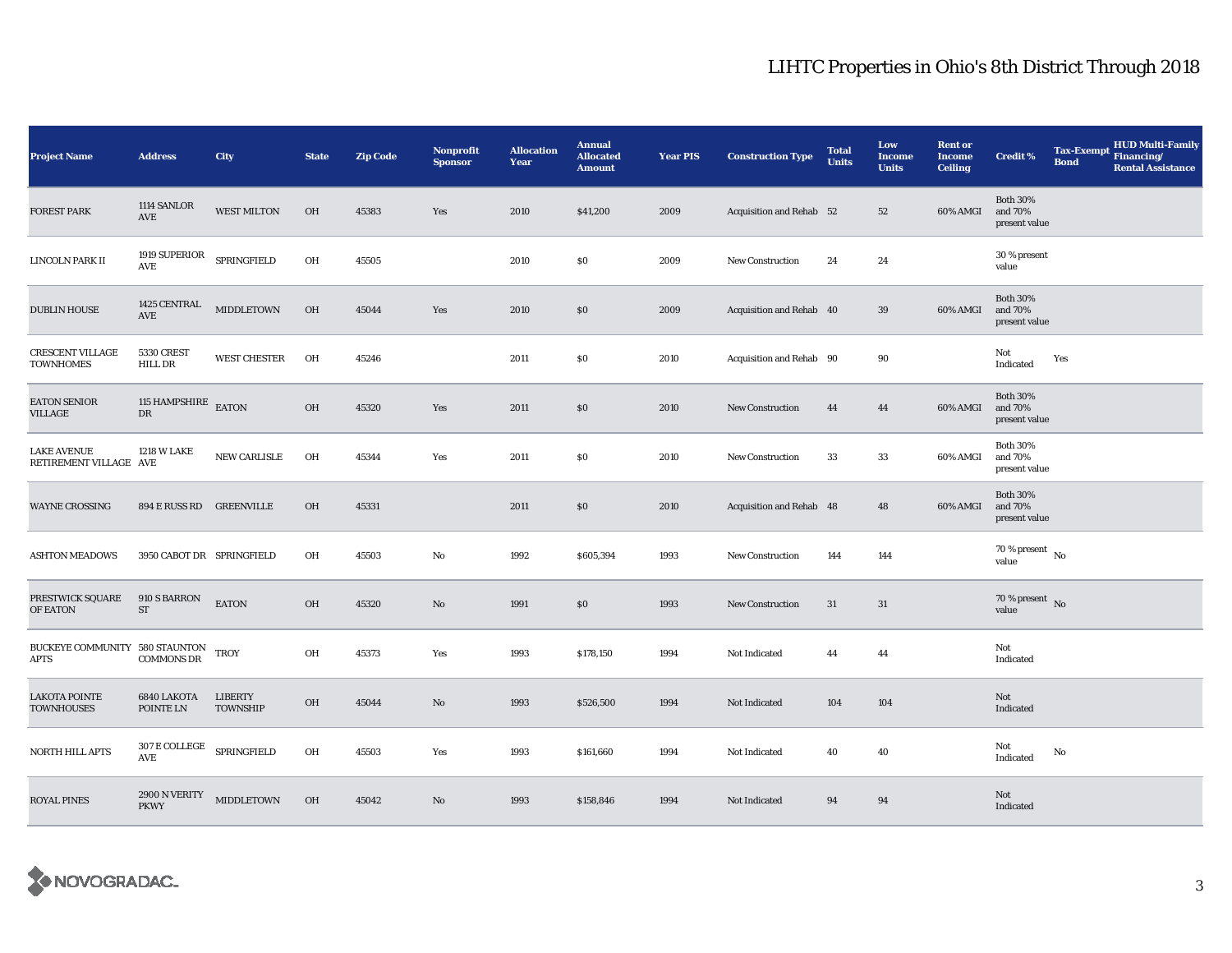| <b>Project Name</b>                                  | <b>Address</b>                           | City                              | <b>State</b> | <b>Zip Code</b> | <b>Nonprofit</b><br><b>Sponsor</b> | <b>Allocation</b><br>Year | <b>Annual</b><br><b>Allocated</b><br><b>Amount</b> | <b>Year PIS</b> | <b>Construction Type</b>  | <b>Total</b><br><b>Units</b> | Low<br><b>Income</b><br><b>Units</b> | <b>Rent or</b><br><b>Income</b><br><b>Ceiling</b> | <b>Credit %</b>                             | <b>Tax-Exempt</b><br><b>Bond</b> | <b>HUD Multi-Family</b><br>Financing/<br><b>Rental Assistance</b> |
|------------------------------------------------------|------------------------------------------|-----------------------------------|--------------|-----------------|------------------------------------|---------------------------|----------------------------------------------------|-----------------|---------------------------|------------------------------|--------------------------------------|---------------------------------------------------|---------------------------------------------|----------------------------------|-------------------------------------------------------------------|
| <b>CANTERBURY</b><br><b>COMMONS</b>                  | 1910 AARON DR MIDDLETOWN                 |                                   | OH           | 45044           | Yes                                | 1994                      | \$355,766                                          | 1995            | New Construction          | 90                           | 90                                   |                                                   | 70 % present $\hbox{~No}$<br>value          |                                  |                                                                   |
| <b>LAKOTA POINTE</b><br>TOWNHOMES PHASE II POINTE LN | 6549 LAKOTA                              | <b>LIBERTY</b><br><b>TOWNSHIP</b> | $OH$         | 45044           | $\mathbf{No}$                      | 1994                      | \$499,965                                          | 1995            | <b>New Construction</b>   | 100                          | 100                                  |                                                   | <b>Both 30%</b><br>and 70%<br>present value | No                               |                                                                   |
| NORTH POINTE<br><b>TOWNHOMES</b>                     | DR                                       | 9473 TRIANGLE WEST CHESTER        | OH           | 45011           | No                                 | 1994                      | \$499,989                                          | 1995            | <b>New Construction</b>   | 100                          | 100                                  |                                                   | <b>Both 30%</b><br>and 70%<br>present value | No                               |                                                                   |
| <b>BENT TREE APTS</b>                                | 1252 GARBRY RD PIQUA                     |                                   | OH           | 45356           | Yes                                | 1995                      | \$282,415                                          | 1996            | <b>New Construction</b>   | 83                           | 83                                   |                                                   | $70$ % present $${\rm No}$$ value           |                                  |                                                                   |
| <b>BERSCHET APTS</b>                                 | 400 SUNSET CT                            | SOUTH<br>CHARLESTON               | OH           | 45368           | $\mathbf{No}$                      | 1994                      | \$155,959                                          | 1996            | <b>New Construction</b>   | 36                           | 36                                   |                                                   | <b>Both 30%</b><br>and 70%<br>present value | No                               |                                                                   |
| <b>LA MAIN APTS</b>                                  | 600 ETHEL CT MIDDLETOWN                  |                                   | OH           | 45044           | No                                 | 1994                      | \$310,386                                          | 1996            | <b>New Construction</b>   | 60                           | 60                                   |                                                   | <b>Both 30%</b><br>and 70%<br>present value | No                               |                                                                   |
| PIQUA SENIOR APTS                                    | $316$ N COLLEGE $\quad$ PIQUA<br>ST      |                                   | OH           | 45356           | No                                 | 1999                      | \$121,818                                          | 1996            | Acquisition and Rehab 78  |                              | 78                                   | 60% AMGI                                          | $30\,\%$ present $\,$ Yes value             |                                  |                                                                   |
| PROJECT WOMAN -<br><b>SECOND STAGE</b><br>HOUSING    | 1313 E HIGH ST SPRINGFIELD               |                                   | OH           | 45505           | Yes                                | 1994                      | \$27,285                                           | 1996            | Acquisition and Rehab 9   |                              | 9                                    |                                                   | <b>Both 30%</b><br>and 70%<br>present value | No                               |                                                                   |
| MEADOW RIDGE APTS                                    | 5304 BLOSSOM<br>ST                       | <b>WEST CHESTER</b>               | OH           | 45011           | $\mathbf{No}$                      | 1999                      | \$705,444                                          | 1997            | <b>New Construction</b>   | 356                          | 356                                  | 60% AMGI                                          | $30\,\%$ present $\,$ Yes value             |                                  |                                                                   |
| TERRACE RIDGE APTS                                   | $67\,\mbox{CLOVERLEAF} \ \mbox{TROY}$ DR |                                   | OH           | 45373           | No                                 | 1998                      | \$118,540                                          | 1997            | Acquisition and Rehab 167 |                              | 167                                  |                                                   | $30\,\%$ present $\,$ Yes value             |                                  |                                                                   |
| WIND RIDGE APTS                                      | 577 WIND RIDGE TIPP CITY<br>PL           |                                   | OH           | 45371           | Yes                                | 1995                      | \$304,848                                          | 1997            | <b>New Construction</b>   | 83                           | 83                                   |                                                   | $70\,\%$ present $\,$ No value              |                                  |                                                                   |
| <b>ASPEN GROVE APTS</b>                              | 2155 AARON DR MIDDLETOWN                 |                                   | OH           | 45044           | Yes                                | 1996                      | \$291,509                                          | 1997            | New Construction          | 83                           | 83                                   | 60% AMGI                                          | $70\,\%$ present $${\rm No}$$ value         |                                  |                                                                   |
| <b>CAMDEN COMMONS</b>                                | 110 W CENTRAL CAMDEN<br>AVE              |                                   | OH           | 45311           | Yes                                | 1999                      | \$61,800                                           | 1998            | Acquisition and Rehab 14  |                              | 14                                   | 60% AMGI                                          | <b>Both 30%</b><br>and 70%<br>present value | No                               |                                                                   |

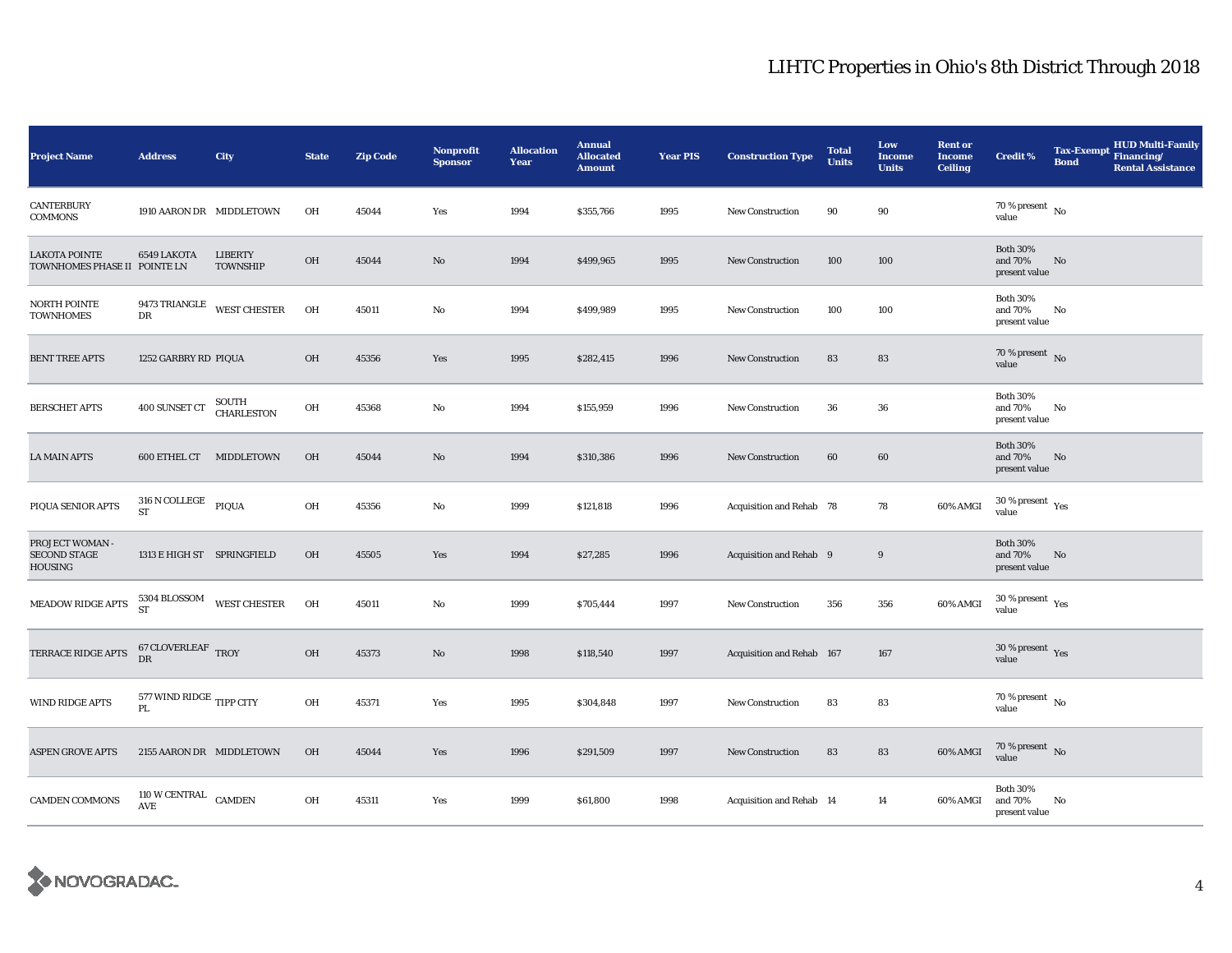| <b>Project Name</b>                        | <b>Address</b>                        | City                       | <b>State</b> | <b>Zip Code</b> | <b>Nonprofit</b><br><b>Sponsor</b> | <b>Allocation</b><br>Year | <b>Annual</b><br><b>Allocated</b><br><b>Amount</b> | <b>Year PIS</b>      | <b>Construction Type</b> | <b>Total</b><br><b>Units</b> | Low<br><b>Income</b><br><b>Units</b> | <b>Rent or</b><br><b>Income</b><br><b>Ceiling</b> | <b>Credit %</b>                        | <b>Tax-Exempt</b><br><b>Bond</b> | HUD Multi-Family<br>Financing/<br><b>Rental Assistance</b> |
|--------------------------------------------|---------------------------------------|----------------------------|--------------|-----------------|------------------------------------|---------------------------|----------------------------------------------------|----------------------|--------------------------|------------------------------|--------------------------------------|---------------------------------------------------|----------------------------------------|----------------------------------|------------------------------------------------------------|
| <b>EAGLES NEST APTS</b>                    | 532 S ST                              | <b>EATON</b>               | OH           | 45320           | Yes                                | 1998                      | \$150,380                                          | 1998                 | New Construction         | 32                           | $32\,$                               | 60% AMGI                                          | 70 % present $\,$ No $\,$<br>value     |                                  |                                                            |
| <b>HUNTER'S OAK APTS</b>                   | 1199 E RUSS RD GREENVILLE             |                            | OH           | 45331           | Yes                                | 1998                      | \$251,553                                          | 1998                 | <b>New Construction</b>  | 72                           | 72                                   | 60% AMGI                                          | $70$ % present $\,$ No $\,$<br>value   |                                  |                                                            |
| <b>INDIAN TRACE APTS</b>                   | 5118 RED CLOUD OXFORD<br><b>CT</b>    |                            | OH           | 45056           | Yes                                | 1998                      | \$296,916                                          | 1998                 | <b>New Construction</b>  | 84                           | 84                                   | 60% AMGI                                          | $70\,\%$ present $\,$ No value         |                                  |                                                            |
| ANTHONY WAYNE APTS MONUMENT                | 10 S<br>AVE                           | <b>HAMILTON</b>            | OH           | 45011           | Yes                                | 2000                      | \$124,169                                          | 1999                 | Acquisition and Rehab 50 |                              | 50                                   | 60% AMGI                                          | $30$ % present $\,$ $\rm Yes$<br>value |                                  |                                                            |
| <b>GREENVILLE MANOR</b>                    | 1350 BENDEN<br><b>WAY</b>             | <b>GREENVILLE</b>          | OH           | 45331           | Yes                                | 1999                      | \$305,969                                          | 1999                 | New Construction         | 60                           | 60                                   | 60% AMGI                                          | $70\,\%$ present $\,$ No value         |                                  |                                                            |
| ${\tt SPRINGFIELD}$ VILLAGE<br><b>APTS</b> | $329\,\mathrm{E}$ JOHN ST SPRINGFIELD |                            | OH           | 45505           | Yes                                | 1999                      | \$291,041                                          | 1999                 | New Construction         | 40                           | 40                                   | 60% AMGI                                          | $70$ % present $\,$ No $\,$<br>value   |                                  |                                                            |
| <b>WYNDTREE APTS</b>                       | DR                                    | 4637 WYNDTREE WEST CHESTER | OH           | 45069           | No                                 | 1998                      | \$0                                                | 1999                 | New Construction         | 296                          | 226                                  |                                                   | Not<br>Indicated                       |                                  |                                                            |
| <b>FELLOWS TERRACE AT</b><br>IOOF          | 700 E<br>MCCREIGHT<br>AVE             | SPRINGFIELD                | OH           | 45503           | Yes                                | 2001                      | \$162,511                                          | 2000                 | <b>New Construction</b>  | 60                           | 36                                   | 60% AMGI                                          | $70$ % present $\,$ No $\,$<br>value   |                                  |                                                            |
| NORTHPOINTE APTS                           | 3691 MIDDLE<br>URBANA RD              | SPRINGFIELD                | OH           | 45502           | Yes                                | 2001                      | \$65,181                                           | 2000                 | Acquisition and Rehab 36 |                              | 36                                   |                                                   | 30 % present $Yes$<br>value            |                                  |                                                            |
| ARTSPACE HAMILTON<br><b>LOFTS 2</b>        | 222 HIGH ST                           | <b>HAMILTON</b>            | OH           | 45011           |                                    | 2013                      | \$0                                                | Insufficient<br>Data | Not Indicated            | 42                           | $\bf{0}$                             |                                                   | Not<br>Indicated                       |                                  |                                                            |
| <b>HAYDEN HOUSE</b>                        | 1452 S<br>WITTENBERG<br>AVE           | SPRINGFIELD                | OH           | 45506           |                                    | 2012                      | \$0                                                | Insufficient<br>Data | Not Indicated            | 44                           | $\bf{0}$                             |                                                   | Not<br>Indicated                       |                                  |                                                            |
| THE RESERVE AT<br>MONROE CROSSING          | 200<br>SPRINGFALLS MONROE<br>CT       |                            | OH           | 45050           |                                    | Insufficient<br>Data      | \$0                                                | Insufficient<br>Data | Not Indicated            | 150                          | $\bf{0}$                             |                                                   | Not<br>Indicated                       |                                  |                                                            |
| <b>LAYNECREST MANOR</b><br><b>APTS</b>     | 11700<br><b>GERLAUGH RD</b>           | <b>MEDWAY</b>              | OH           | 45341           | No                                 | 1987                      | \$0                                                | 1987                 | New Construction         | 48                           | 48                                   |                                                   | 30 % present<br>value                  |                                  |                                                            |

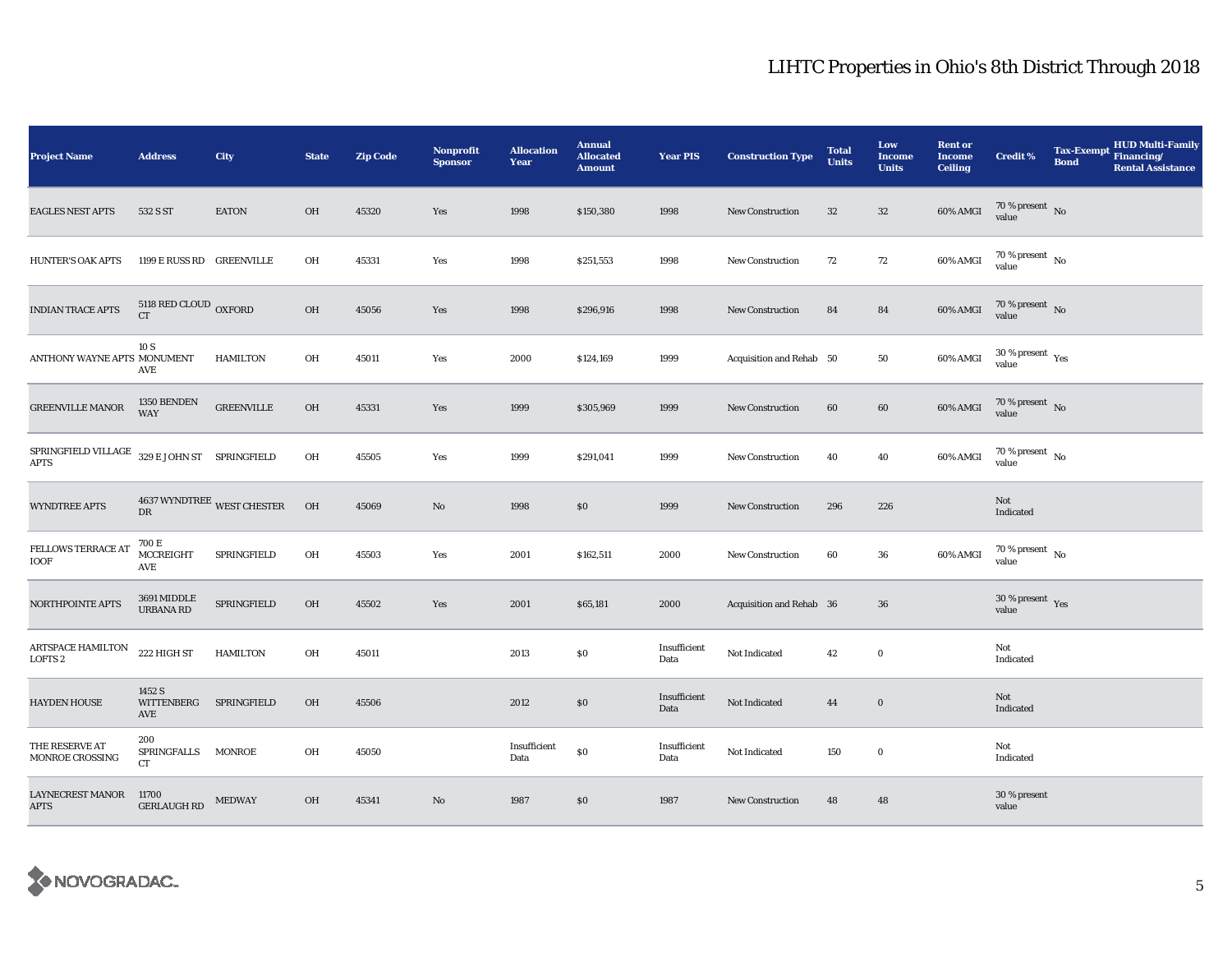| <b>Project Name</b>                                       | <b>Address</b>                                                | City            | <b>State</b> | <b>Zip Code</b> | <b>Nonprofit</b><br><b>Sponsor</b> | <b>Allocation</b><br>Year | <b>Annual</b><br><b>Allocated</b><br><b>Amount</b> | <b>Year PIS</b> | <b>Construction Type</b> | <b>Total</b><br><b>Units</b> | Low<br><b>Income</b><br><b>Units</b> | <b>Rent or</b><br><b>Income</b><br><b>Ceiling</b> | <b>Credit %</b>                             | <b>Tax-Exempt</b><br><b>Bond</b> | <b>HUD Multi-Family</b><br>Financing/<br><b>Rental Assistance</b> |
|-----------------------------------------------------------|---------------------------------------------------------------|-----------------|--------------|-----------------|------------------------------------|---------------------------|----------------------------------------------------|-----------------|--------------------------|------------------------------|--------------------------------------|---------------------------------------------------|---------------------------------------------|----------------------------------|-------------------------------------------------------------------|
| <b>BRUEBAKER SQUARE</b>                                   | 200 BRUBAKER<br>DR                                            | NEW CARLISLE    | OH           | 45344           | $\rm No$                           | 1988                      | \$0                                                | 1988            | New Construction         | 38                           | ${\bf 38}$                           |                                                   | 30 % present<br>value                       |                                  |                                                                   |
| <b>CARRIAGE TRAILS</b><br><b>SENIOR VILLAGE</b>           | 1000<br>WATERSIDE CIR TIPP CITY                               |                 | OH           | 45371           |                                    | 2013                      | $\$0$                                              | 2012            | <b>New Construction</b>  | 34                           | 34                                   | 60% AMGI                                          | <b>Both 30%</b><br>and 70%<br>present value |                                  |                                                                   |
| BEACON POINTE TOWN 85 BECKETT DR HAMILTON<br><b>HOMES</b> |                                                               |                 | OH           | 45011           | No                                 | 2011                      | \$0                                                | 2013            | New Construction         | 60                           | 60                                   |                                                   | 30 % present<br>value                       |                                  |                                                                   |
| MULBERRY TERRACE                                          | $37\,\rm{W}$ SOUTHERN $_{\mbox{\scriptsize{SPRINGFIED}}}$ AVE |                 | OH           | 45506           |                                    | 2012                      | \$585,878                                          | 2014            | <b>New Construction</b>  | 34                           | $\bf{0}$                             |                                                   | 70 % present $\log$<br>value                |                                  | Yes                                                               |
| ARTSPACE HAMILTON 222 HIGH<br><b>LOFTS</b>                | <b>STREET</b>                                                 | <b>HAMILTON</b> | OH           | 45011-2722      | No                                 | 2013                      | \$619,026                                          | 2015            | <b>New Construction</b>  | 42                           | 42                                   | 60% AMGI                                          | <b>Both 30%</b><br>and 70%<br>present value | No                               | Yes                                                               |
| STAUNTON COMMONS<br>$\rm II$                              | 500 STAUNTON<br><b>COMMONS</b><br><b>DRIVE</b>                | <b>TROY</b>     | OH           | 45373-2176      |                                    | 2014                      | \$243,749                                          | 2015            | Acquisition and Rehab 29 |                              | 29                                   |                                                   | <b>Both 30%</b><br>and 70%<br>present value | No                               | No                                                                |
| <b>LONDON WOODS</b>                                       | 101 CURTIS DR HAMILTON                                        |                 | OH           | 45013           | No                                 | 1989                      | \$0                                                | 1989            | Acquisition and Rehab 76 |                              | 76                                   |                                                   | $30$ % present $\,$ No $\,$<br>value        |                                  |                                                                   |
| <b>MIAMI MANOR</b>                                        | 120 S SECOND<br>$\operatorname{ST}$                           | <b>HAMILTON</b> | OH           | 45011           | $\rm No$                           | 1989                      | \$0                                                | 1989            | Acquisition and Rehab 36 |                              | 36                                   |                                                   | 30 % present $\,$ No $\,$<br>value          |                                  |                                                                   |
| <b>OXFORD HEIGHTS</b><br><b>APTS</b>                      | 100 OXFORD DR GREENVILLE                                      |                 | OH           | 45331           | Yes                                | 1988                      | \$0                                                | 1989            | New Construction         | 24                           | 24                                   |                                                   | Not<br>Indicated                            |                                  |                                                                   |
| PARKVIEW ARMS I                                           | 5032 COLLEGE<br><b>CORNER PIKE</b>                            | <b>OXFORD</b>   | OH           | 45056           | $\mathbf{N}\mathbf{o}$             | 1989                      | \$0                                                | 1989            | Acquisition and Rehab 62 |                              | 62                                   |                                                   | 30 % present $\overline{N}$<br>value        |                                  |                                                                   |
| PARKVIEW ARMS II                                          | 5032 COLLEGE<br><b>CORNER PIKE</b>                            | <b>OXFORD</b>   | OH           | 45056           | No                                 | 1989                      | \$0                                                | 1989            | Acquisition and Rehab 24 |                              | 24                                   |                                                   | 30 % present $\,$ No $\,$<br>value          |                                  |                                                                   |
| <b>SURREY LANE APTS</b>                                   | 100 OXFORD DR GREENVILLE                                      |                 | OH           | 45331           | No                                 | 1988                      | \$0                                                | 1989            | <b>New Construction</b>  | 36                           | 36                                   |                                                   | Not<br>Indicated                            |                                  |                                                                   |
| <b>RESIDENCES AT</b><br><b>EAGLES POINT</b>               | 307 NORTH<br>CHERRY STREET EATON                              |                 | OH           | 45320-1855      |                                    | 2014                      | \$671,636                                          | 2016            | <b>New Construction</b>  | 40                           | 40                                   |                                                   | <b>Both 30%</b><br>and 70%<br>present value | No                               | Yes                                                               |